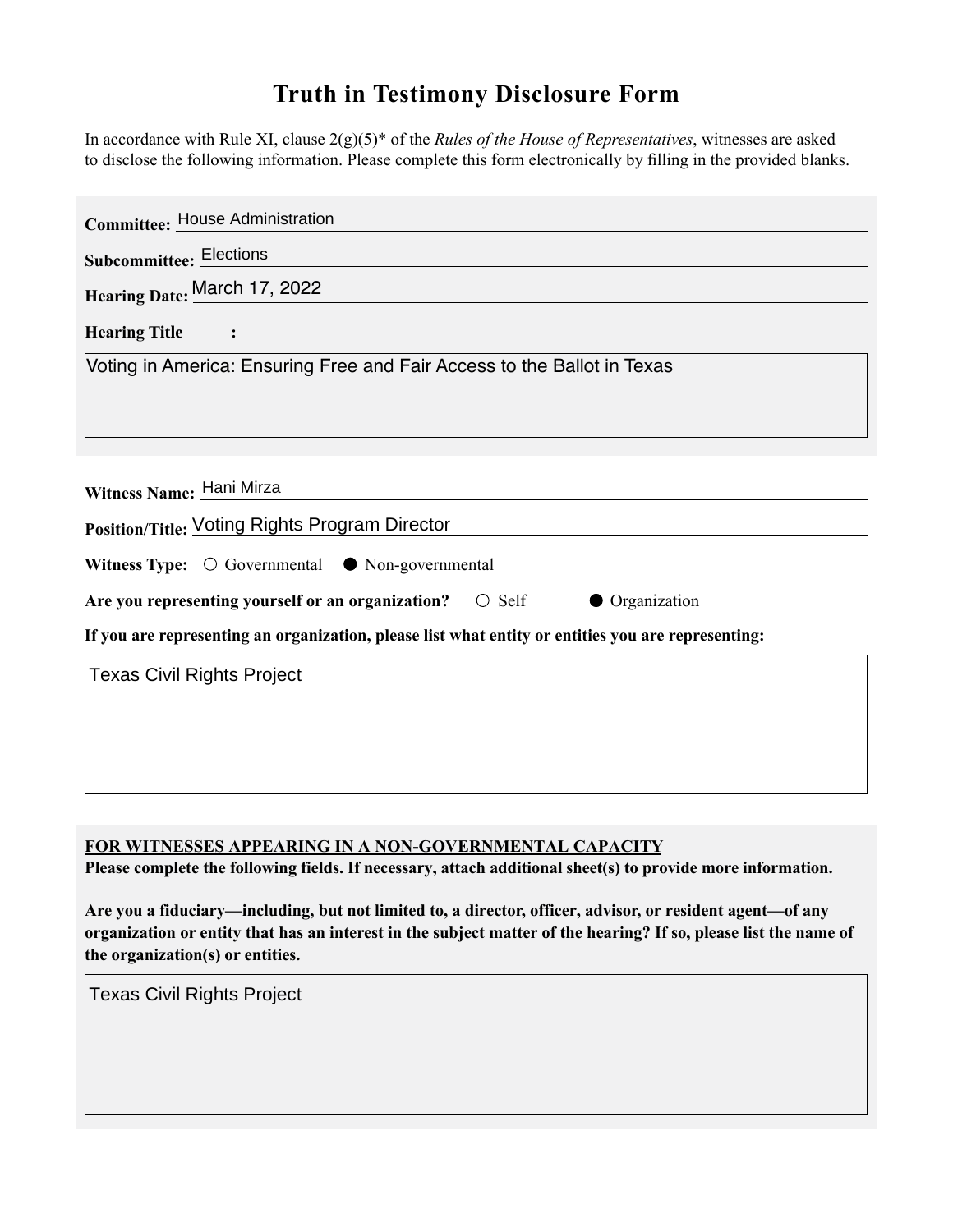**Please list any federal grants or contracts (including subgrants or subcontracts) related to the hearing's subject matter that you or the organization(s) you represent have received in the past thirty-six months from the date of the hearing. Include the source and amount of each grant or contract.** 

None

**Please list any contracts, grants, or payments originating with a foreign government and related to the hearing's subject that you or the organization(s) you represent have received in the past thirty-six months from the date of the hearing. Include the amount and country of origin of each contract or payment.** 

None

## **Please complete the following fields. If necessary, attach additional sheet(s) to provide more information.**

 $\exists$  I have attached a written statement of proposed testimony.

 $\subseteq$  I have attached my curriculum vitae or biography.

**\***Rule XI, clause 2(g)(5), of the U.S. House of Representatives provides:

(5)(A) Each committee shall, to the greatest extent practicable, require witnesses who appear before it to submit in advance written statements of proposed testimony and to limit their initial presentations to the committee to brief summaries thereof.

(B) In the case of a witness appearing in a non-governmental capacity, a written statement of proposed testimony shall include— (i) a curriculum vitae; (ii) a disclosure of any Federal grants or contracts, or contracts, grants, or payments originating with a foreign government, received during the past 36 months by the witness or by an entity represented by the witness and related to the subject matter of the hearing; and (iii) a disclosure of whether the witness is a fiduciary (including, but not limited to, a director, officer, advisor, or resident agent) of any organization or entity that has an interest in the subject matter of the hearing.

(C) The disclosure referred to in subdivision (B)(ii) shall include— (i) the amount and source of each Federal grant (or subgrant thereof) or contract (or subcontract thereof) related to the subject matter of the hearing; and (ii) the amount and country of origin of any payment or contract related to the subject matter of the hearing originating with a foreign government.

(D) Such statements, with appropriate redactions to protect the privacy or security of the witness, shall be made publicly available in electronic form 24 hours before the witness appears to the extent practicable, but not later than one day after the witness appears.

House Administration